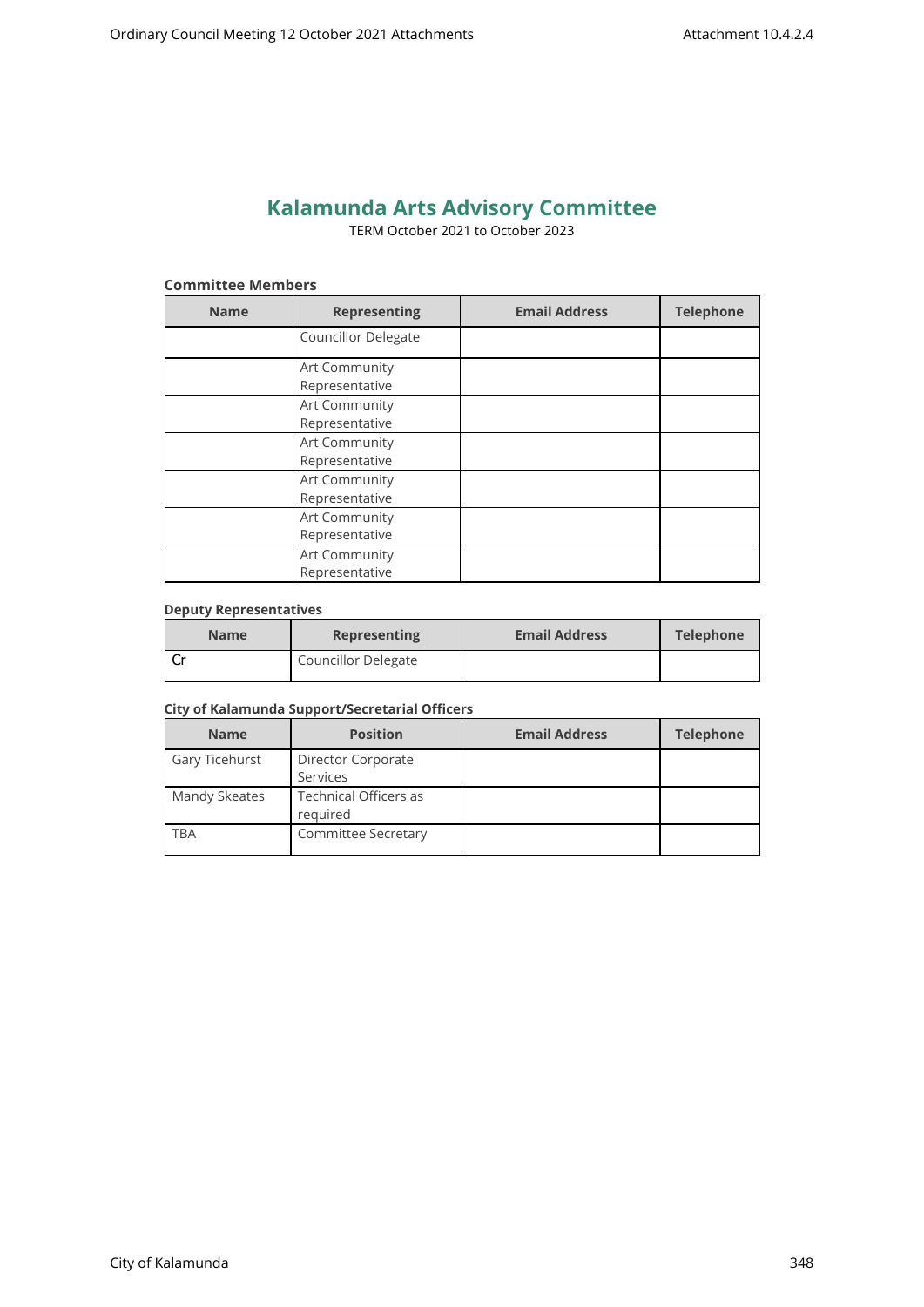## **KALAMUNDA ARTS ADVISORY COMMITTEE**

Terms of Reference October 2021

#### **1. Name**

The name of the Committee shall be the *Kalamunda Arts Advisory Committee.*

#### **2. Purpose**

The purpose of the KAAC is to provide Council with support as requested in the City's progress towards recognising Arts in contributing to well-being, liveability and the economy of our community. The Committee will provide advice to Council to incorporate arts into the planning and urban design initiatives within the City.

#### **3. Objectives**

- a. Assist the City in its development of strategies, actions, and plans to contribute to well-being, liveability and economy of the community
- b. Provide the City with advice and feedback regarding community engagement activities undertaken by the City in this area.
- c. Upon request by the City, undertake specific investigations, reviews of items related to:
	- i. The Public Art Master Plan
	- ii. The Arts Strategy
- d. Identify Arts related collaborations and strategies to maximise participation by the community and opportunities to create and engage with diverse Arts activities.
- e. Act as Champions within the Community for City initiatives in the Arts area.

#### **4. Councils Strategic Alignment**

*Kalamunda Advancing Strategic Community Plan to 2031*  OBJECTIVE 1.3 - To support the active participation of local communities.

#### **5. Membership**

#### **a) Qualification to be a Member**

Members must have knowledge, interest or have worked in the arts industry.

#### **b) No. of Members**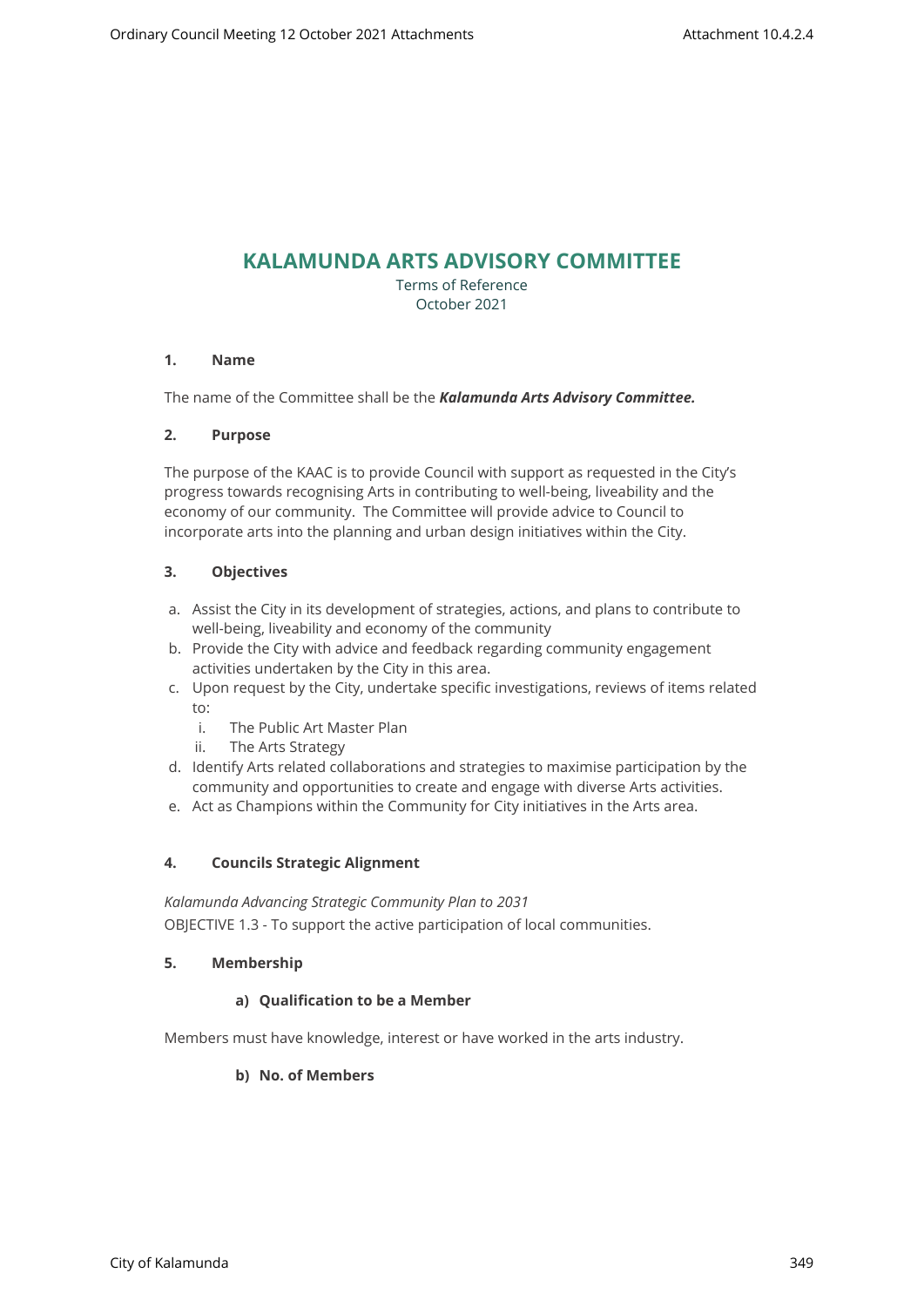A total membership of 5 – 7 members comprising: -

- i. One Elected Member.
- ii. A total of 4 -6 Community Representatives residing in the district.

#### **c) Deputy Members**

Each committee shall have an appointed Deputy Councillors who is to attend meetings in the absence of the appointed Councillor.

#### **d) Term of Appointment**

Appointment is for up to two years and members are eligible for re-appointment following the Council Ordinary Election.

#### **e) Observers**

A request to attend a meeting as an observer will be approved at the discretion of the Presiding Member and the CEO.

Requests to attend as an observer should be provided to the CEO no less than two full working days prior to the meeting.

Observers:

- i. will not participate in the business of the committee.
- ii. will not be present when items of confidentiality are presented or discussed by the committee.

#### **f) Resignation or Termination of Membership**

- i. Membership will be reviewed should a member miss three consecutive meetings without approved leave of absence and the Committee may choose to recommend to Council that the member is removed.
- ii. A committee member may resign from membership of the committee by giving the Chief Executive Officer or the committee's presiding member written notice of the resignation.

#### **6. Election of Presiding Member and Deputy Presiding Member**

The election of the Presiding Member and Deputy Presiding Member will be conducted in accordance with the provisions of the *Local Government Act 1995*.

#### **7. Meetings**

#### **a) Conduct of Meetings**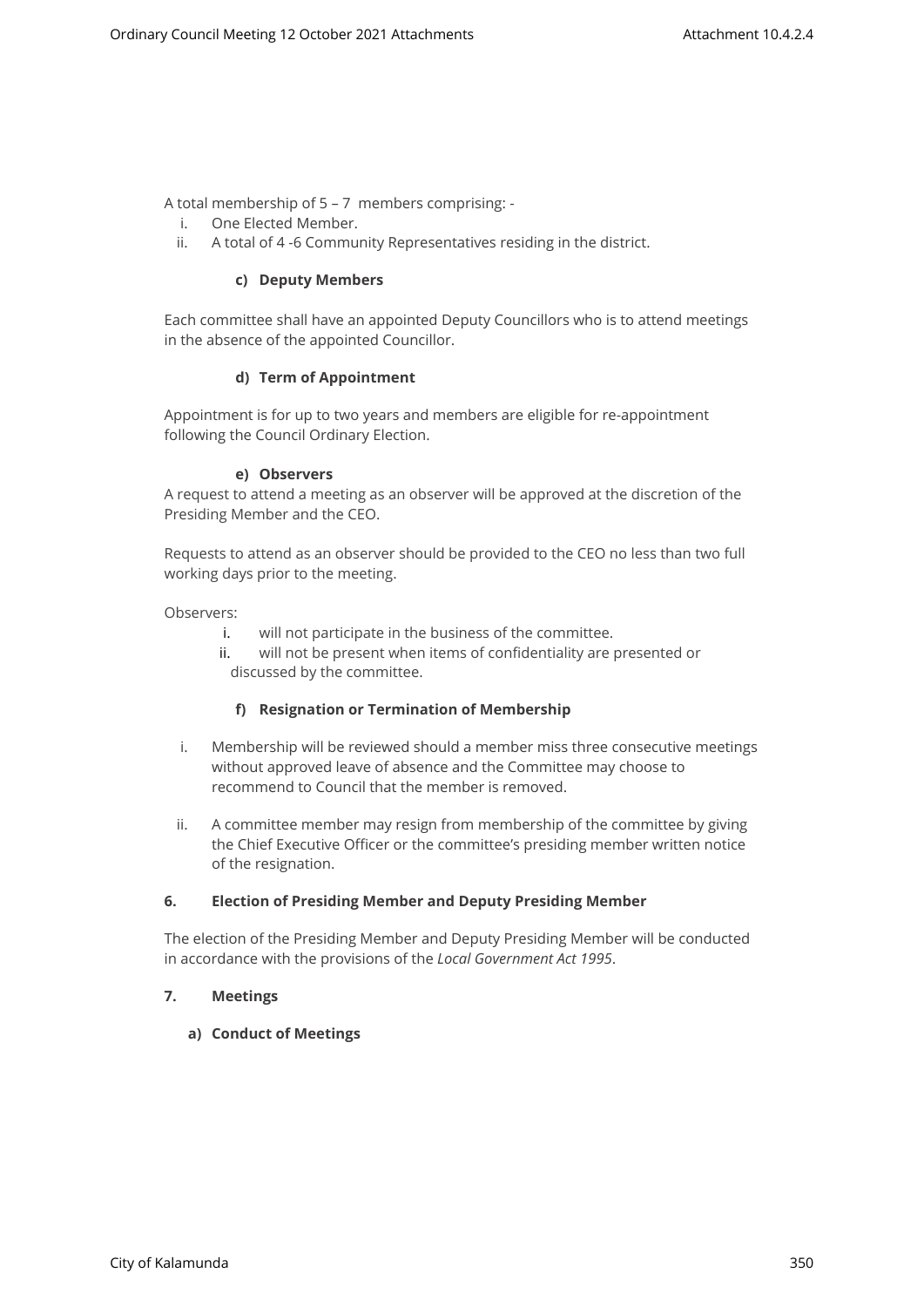All meetings will be conducted in accordance with the provisions of the *Local Government Act 1995* and the City's Standing Orders Local Law and the City of Kalamunda Code of Conduct.

## **b) Inductions**

All Members will be required to attend an induction which will be held prior to the first meeting of a committee following a Council election.

## **c) Scheduling of Ordinary Meetings**

The Committee shall meet at least quarterly. Meetings should be held on a regular date and time to be determined by the Committee

## **d) Special or Extra Meetings and Working Groups**

A Special or extra meeting can be proposed by: -

- i. A majority decision of the Committee
- ii. The presiding member of the Committee
- iii. By at least  $1/3^{rd}$  of the members of the Committee

A Committee may also choose to form working groups from its membership or to second others with specific skills for undertaking specific tasks required by the Committee in consultation with the City to ensure resources can be made available.

#### **e) Quorum**

A quorum shall consist of at least one half of the appointed members. If a quorum is not achieved the meeting can progress informally, with minutes prepared in accordance with established processes.

#### **f) Disclosure of Interests**

All Committee Members are required to disclose any financial, proximity or impartiality interests they may have in any matter to be discussed at the meeting.

## **g) Voting**

Each appointed member present shall have one (1) vote. In the event of a tied vote, the Presiding Member is to cast a second vote.

City of Kalamunda Officers supporting the Committee do not have voting rights.

The City may appoint additional officers to attend meetings to provide advice or subject matter expertise on topics to be discussed at any meeting. These officers do not have a voting right.